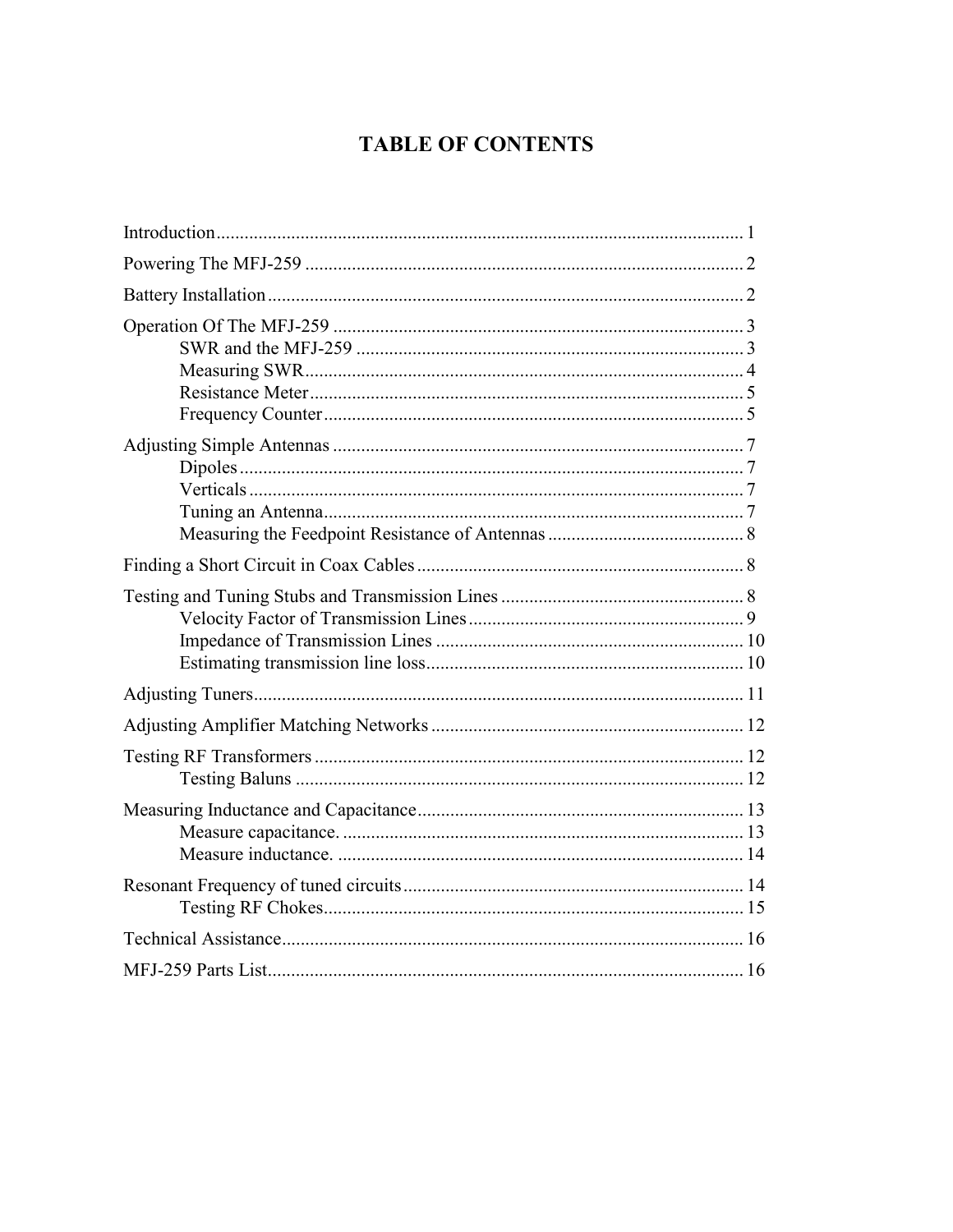# MFJ-259 HF/VHF SWR ANALYZER

## **INTRODUCTION**

The MFJ-259 SWR Analyzer is an easy to operate, versatile test instrument for analyzing nearly any 50 ohm RF system on frequencies between 1.8 and 170 MHz. In addition the MFJ-259 can be used as signal source and as an accurate frequency counter.

The MFJ-259 combines four basic circuits; a wide range oscillator, a frequency counter, a 50 ohm RF bridge, and a calibrated bridge unbalance indicator. This combination of circuits allows measurement of the SWR (referenced to 50 ohms) of any load connected to the ANTENNA connector. The MFJ-259 FREQUENCY switch selects the following frequency ranges:

|  | 18 - 4 | <b>MHz</b>              |
|--|--------|-------------------------|
|  |        | $4 - 10$ MHz            |
|  |        | $10 - 26.2 \text{ MHz}$ |
|  |        | 26.2 - 62.5 MHz         |
|  |        | 62.5 - 113 MHz          |
|  |        | 113 - 170 MHz           |

The MFJ-259 can be used to adjust or measure the following:

| Antennas:                               | SWR, resonant frequency, bandwidth, efficiency |
|-----------------------------------------|------------------------------------------------|
| Antenna tuners:                         | SWR, frequency                                 |
| Amplifiers:                             | Input and output networks                      |
| Coaxial transmission lines:             | SWR, velocity factor, losses, resonance        |
| Balanced transmission lines:            | Impedance, velocity factor, resonance          |
| Matching or tuning stubs:               | SWR, resonant frequency, bandwidth             |
| Traps:                                  | Resonant frequency                             |
| Tuned Circuits:                         | Resonant frequency                             |
| Small capacitors:                       | Value                                          |
| RF chokes and inductors:                | Self resonance, series resonance, value        |
| Transmitters and oscillators: Frequency |                                                |

The MFJ-259 is also portable. It can be used with either an external low voltage supply, such the MFJ-1312B AC adapter or with internal AA battery packs.

**WARNING:** Please read this manual thoroughly before using this instrument. Failure to follow the operating instructions may cause false readings or even damage this unit.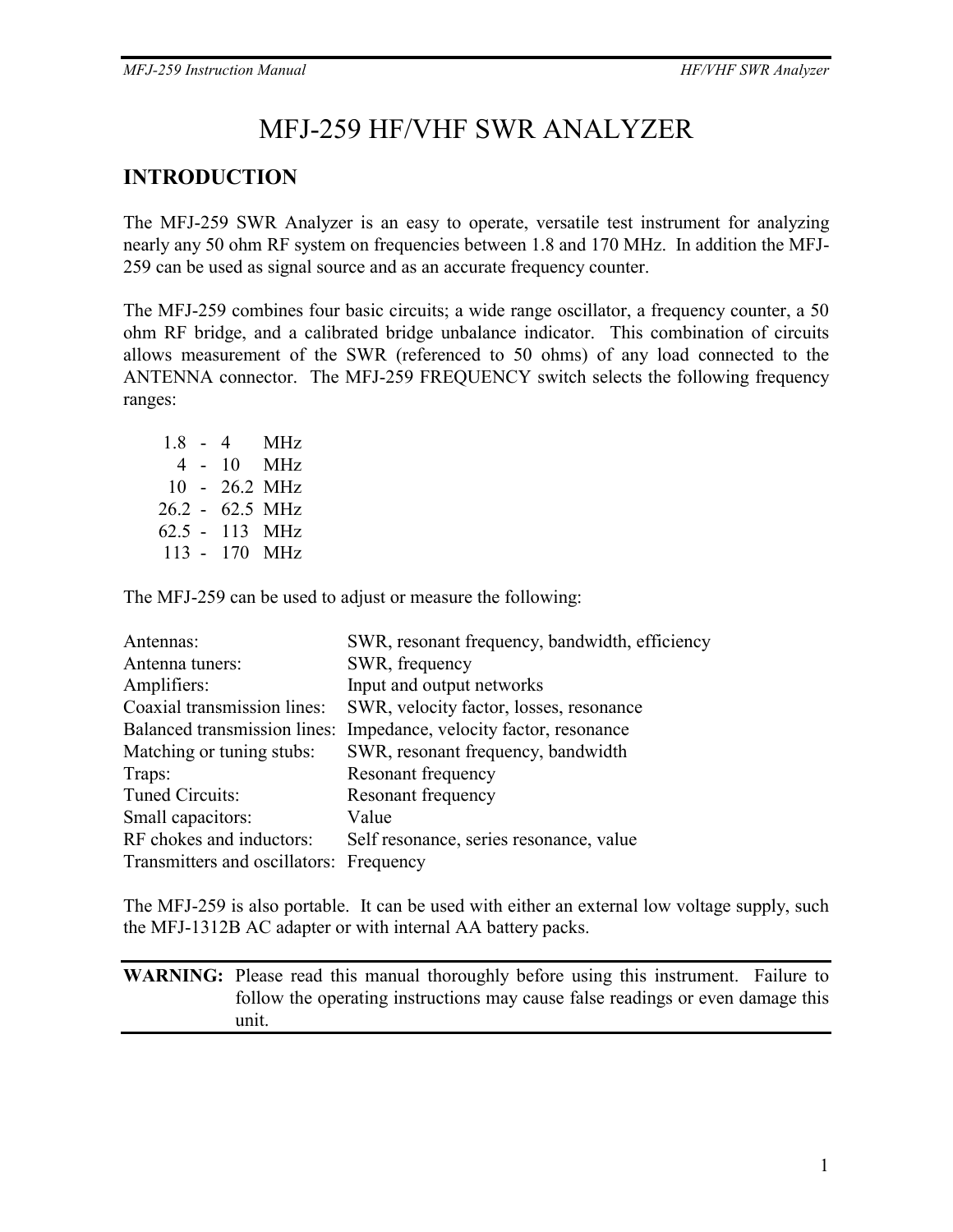### **POWERING THE MFJ-259**

The MFJ-259 requires between 8 and 18 volts for proper operation. Any power supply used with the MFJ-259 must be capable of supplying 200mA of current. An optional power supply, the MFJ-1312B, is available from MFJ.

The MFJ-259 has a standard 2.1 mm coaxial type jack on the top right edge of the case. This jack is labeled "12VDC" and has the word "POWER" near it. A pictorial polarity marking appears on the case near the power jack. The outside conductor of the plug must connect to the negative supply voltage and the center conductor of the plug must connect to the positive voltage. The internal battery pack is automatically disconnected when an external power plug is inserted in this jack.

SWR measurement will be inaccurate when the supply voltage falls below 7 volts. To avoid false readings, the battery should be checked after storage to ensure the supply voltage does not drop below acceptable levels.

**WARNING:** Never apply unfiltered AC or incorrectly polarized DC to this jack. Peak voltage must never exceed 18 volts.

### **BATTERY INSTALLATION**

If batteries are used, they must be installed by removing the 8 Phillips head screws on each side of the case. The eight batteries fit in two separate battery holders with the positive terminal of the batteries positioned toward the round fixed connection, and the negative terminals toward the springs of the battery holder.

The battery case has two external terminals that connect to a "pigtail" that has two terminals on it. This connector looks like the type used for 9 volt transistor radio batteries and connects in the same way. *Do not attempt to use 9 volt batteries with this unit*. After the batteries are installed in the plastic holders and the connections are made to the battery packs, the battery holders can be slid directly into the chrome retaining clips on the cover.

MFJ recommends the use of ALKALINE AA cells to reduce the risk of equipment damage from battery leakage. Avoid leaving any batteries in this unit during periods of extended storage. **REMOVE WEAK BATTERIES IMMEDIATELY!** 

Carefully check the following:

- The battery packs are positioned so that they do not interfere with any internal parts of the MFJ-259.
- The leads are positioned to reach with the cover in the original position.
- The wires are not pinched between the cover and the chassis.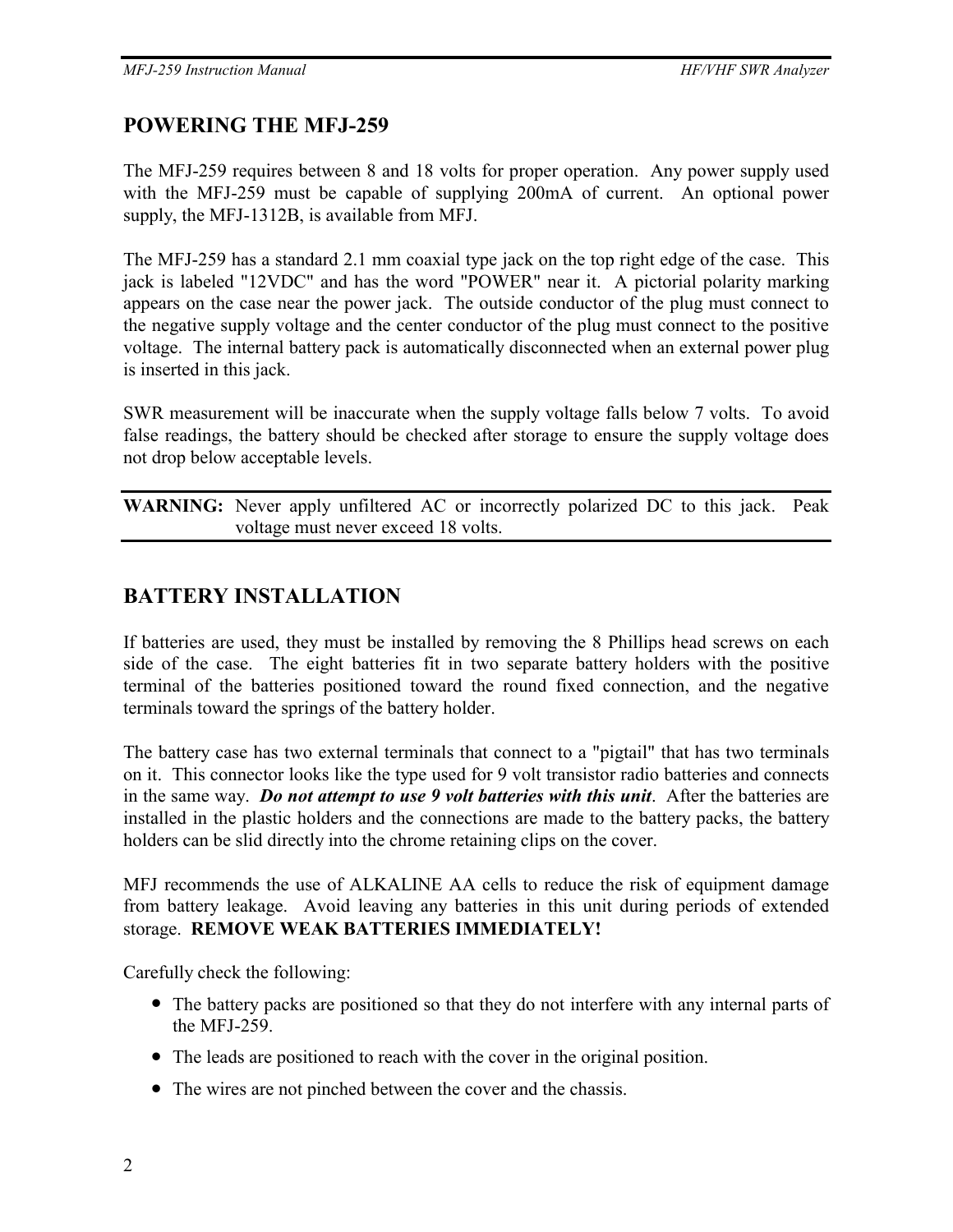## **OPERATION OF THE MFJ-259**

After the MFJ-259 is connected to a proper power source the red on-off button can be depressed to apply power. When pressed, the power button should lock into position.

Upon initial power up all segments of the display will be lit for a few seconds and then will read MFJ before starting to count.

### **SWR and the MFJ-259**

Some understanding of transmission line and antenna behavior is necessary in order to use the MFJ-259 properly. For a thorough explanation the ARRL Handbooks or other detailed textbooks can be used for reference.

SWR is the ratio of a load impedance to source impedance. Since nearly all feedlines and radio equipment used in amateur service are 50 ohms, this instrument is designed to



measure the system SWR normalized to 50 ohms. For example a 150 ohm load placed across the "ANTENNA" connector will give an SWR reading of 3:1 .

The MFJ-259 measures the actual SWR. The load must be 50 ohms of pure resistance for a meter reading of 1:1 . The common misconception that 25 ohms of reactance and 25 ohms of resistance in a load will give a 1:1 SWR is absolutely untrue. The actual SWR in this condition will be measured as 2.6:1 . The MFJ-259 is not "fooled" by mixtures of reactive and resistive loads.

Another common misconception is that changing a feedlines length will change SWR. If the impedance of a feedline is 50 ohms and the load impedance is 25 ohms the SWR will remain 2:1 as the feedline length changes. *If line loss is low* it is perfectly acceptable to make SWR measurements at the transmitter end of the feedline. The feedline does not have to be any particular length. However, as line loss increases, and as SWR increases, more error is introduced into the SWR reading. The error causes the measured SWR reading to appear *better* than the actual SWR at the antenna. Refer to the section on estimating the line loss on page 10.

If changing feedline length changes the SWR reading one or more of the following must be true:

- the feedline is not 50 ohms,
- the bridge is not set to measure 50 ohms,
- the line losses are significant,
- the feedline is acting like part of the antenna system and radiating RF.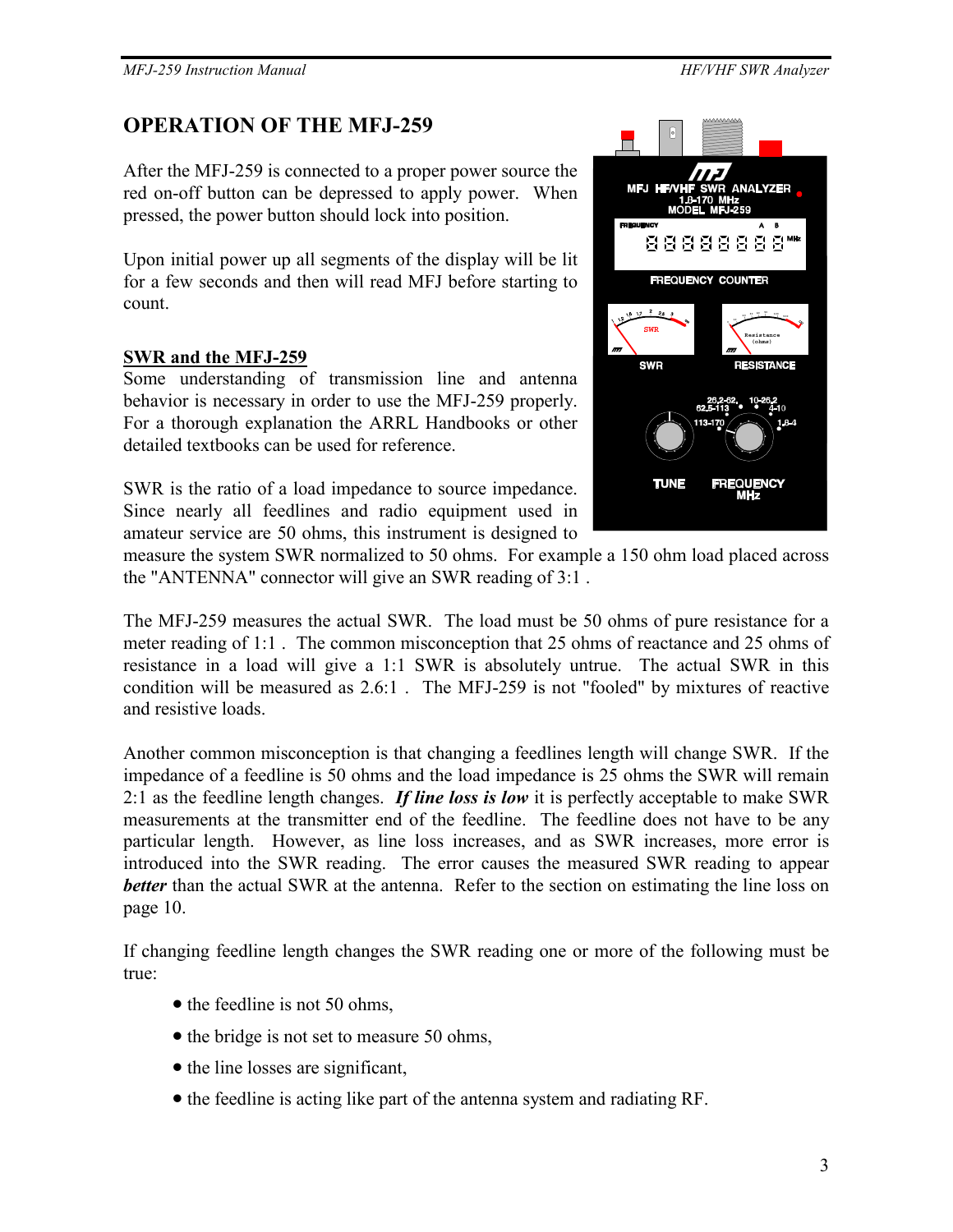Feedlines with very low losses, such as air insulated transmission lines, will not have much loss even when operating at extremely high SWRs. High loss cables, such as small polyethylene dielectric cables like RG-58, will rapidly lose efficiency as the SWR is increased. With high loss or long feedlines it is very important to maintain a low SWR over the entire length of the feedline.

Any SWR adjustments have to be made at the antenna, since any adjustments at the transmitter end of the feedline can not affect the losses, nor the efficiency of the antenna system.

#### **Measuring SWR**

The MFJ-259 will measure the impedance ratio (SWR) of any load referenced to 50 ohms. The SWR can be measured on any frequency from 1.8 to 170 MHz. No other devices are required.

The "ANTENNA" connector (SO-239 type) on the top of the MFJ-259 provides the SWR bridge output connection. To measure SWR, this connector must be connected to the load or device under test.

#### **WARNING:** Never apply power to the "ANTENNA" connector.

To measure the SWR of a 50 ohm coaxial line simply connect the line to the "ANTENNA" connector. The counter input should be set to "A". Press the "Input" button until the "A" appears on counter display.

To measure the SWR on a predetermined frequency adjust the "TUNE" and "FREQUENCY" knobs until the counter displays the desired frequency. Read the SWR from the "SWR" meter.

To find the lowest SWR adjust the frequency until the SWR meter reaches the lowest reading. Read the frequency of the lowest SWR directly from the counter display.

**Note:** The internal oscillator of the MFJ-259 will not produce an entirely stable reading on the frequency display due to short term drift in the oscillator. This drift is normal and does not affect the accuracy, results or usefulness of this instrument since a null will even be maintained on the highest Q (narrow bandwidth) antennas or loads.

It is perfectly acceptable to ignore decimal place readings more than two places to the right of the decimal point in the counter (ten's of kilohertz) above 15 MHz and three places to the right of the decimal point (kilohertz) below 15 MHz.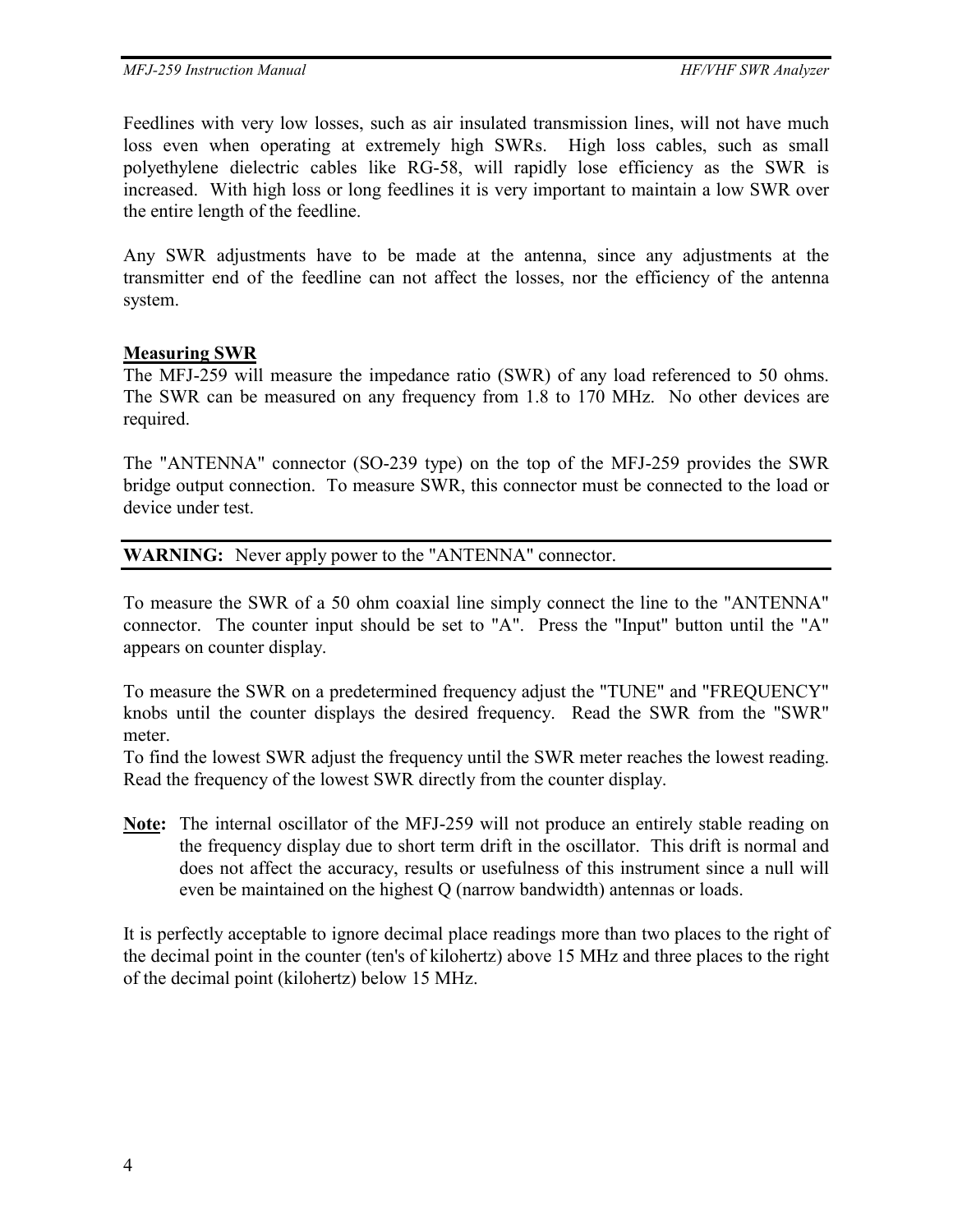#### **Resistance Meter**

The resistance meter section of the MFJ-259 will provide resistance readings for the load connected to the ANTENNA jack. The resistance meter will not give an accurate reading of a reactive load. For example, if an antenna is resonant at 7.1 MHz and you attempt to measure the resistance at 7.3 MHz, the resistance reading will not be accurate. To get an accurate reading the TUNE knob should be adjusted until the lowest SWR reading is obtained. The point of lowest SWR is generally the point of lowest reactance therefore the most accurate point to read the antenna's pure resistance.

If the resistance meter indicates 50 ohms but the SWR meter indicates a high SWR the load is probably reactive. Any time the resistance meter indicates a resistive ratio that disagrees with the SWR reading the load is reactive. For example: If the resistance meter indicates 25 ohms ( a 2:1 SWR ) but the SWR meter indicates greater than 2:1, the load is reactive. *For the SWR to be 1:1, the load must be 50 ohms of pure resistance.*

The SWR can not be 1:1 if reactance is present or the resistive component is not 50 ohms. If the SWR meter indicates 1:1 but the resistance meter reads other than 50 ohms you are experiencing an instrument error.

### **Frequency Counter**

The frequency counter in the MFJ-259 will typically measure frequencies between a few hertz and 200 MHz. At frequencies above 1 MHz, the frequency counter is sensitive to 600 mV. Below 1 MHz, the counter is sensitive to TTL input voltage levels (5V peak to peak) with a square wave input. The counter function is accurate to 1 part per million at room temperature.

#### **WARNING:** The frequency counter has a CMOS input device that can be easily damaged. To avoid damage to the counter while using the "FREQUENCY COUNTER INPUT" jack the user must observe the following precautions: *NEVER* **exceed 5 volts peak input.** *NEVER* **apply an input signal with the power switch off.**

To use the frequency counter turn the power "ON" and press the "INPUT" button on the top panel until a "B" appears in the upper right corner of the counter display. The BNC jack is now selected for input to the counter.

A basic operational check of the Channel B input on the counter can be made with a short jumper wire. If a short jumper is placed from the center of the SO-239 connector to the center of the BNC connector, the output of the MFJ-259 oscillator will be displayed on the counter readout. The frequency displayed will be the same on both Channel A and Channel B, while the jumper is in place. This check is useful when a reliable external RF source is not available.

Input to Channel B may be provided in many different ways. The most common usage is measuring the transmitter frequency. *Never transmit directly into the MFJ-259, or it may be*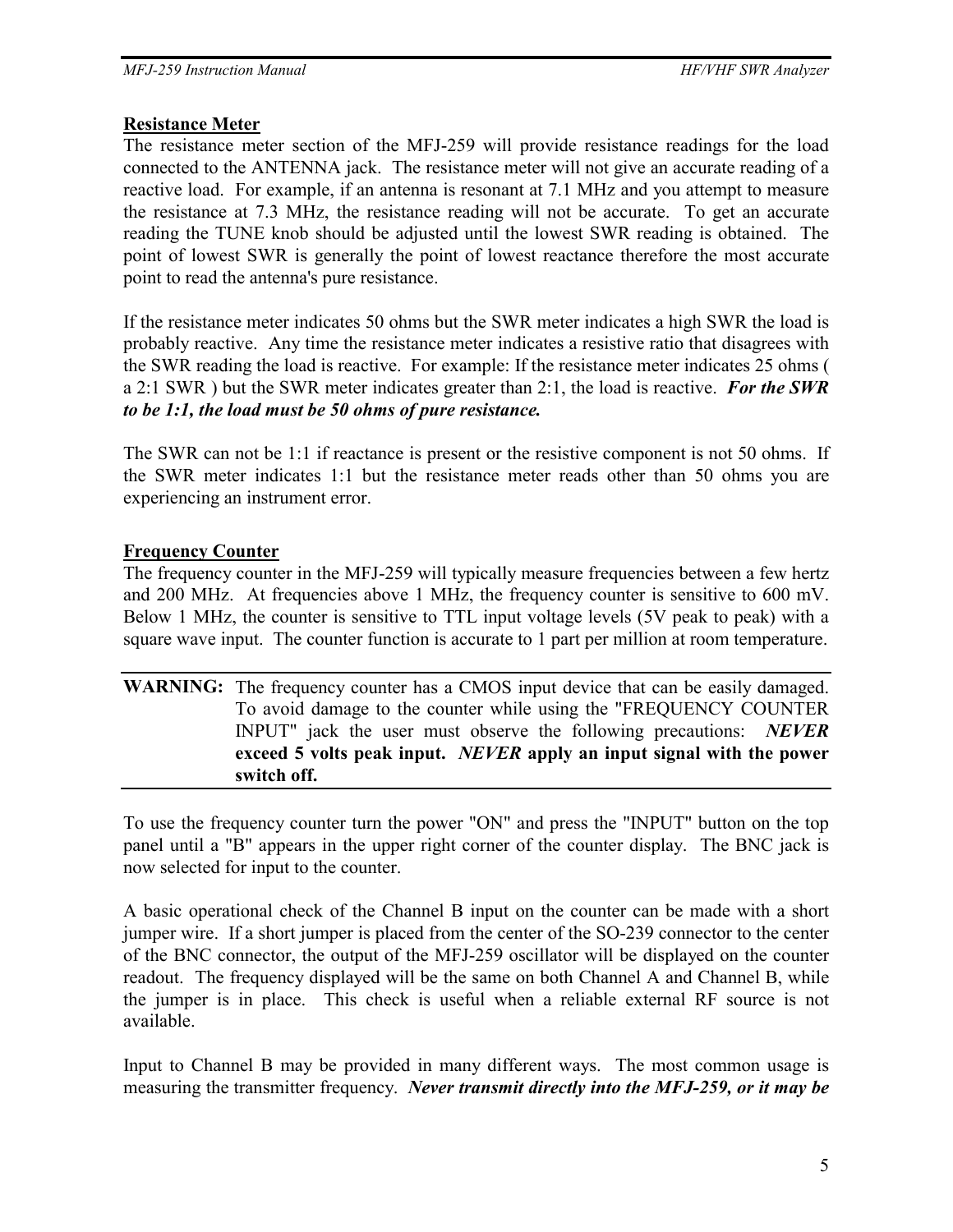*severely damaged***.** A coupling loop is useful for directing RF at a reduced level into the counter. A coil of wire, or even a straight piece of wire attached to the BNC connector may be sufficient for operation. The length and number of turns will vary with the power supplied by the transmitter. A weak signal will require a larger area of wire to supply a good level to the counter, compared to a powerful transmitter.

A standard HT antenna, which has a BNC connector, may act as a conductor of RF into the counter. An antenna with no loading coils is preferred to one which does. A 2 meter antenna may not conduct enough energy to the counter if it is used on the HF bands. Antenna attenuation can greatly reduce the RF level into the counter. The coupling antenna may have to be much closer to the transmitting antenna if the transmit level is low. On a high power transmitter, the coupling level may be useful for quite a distance from the transmitter.

Coupling of the RF signal into the counter may also be done by placing several turns of wire around a coax feedline, and attaching it to the counter input. More turns will be needed for a well-shielded cable than for a lossy cable. Hard-line is not usable since there is no leakage. The leakage from the cable is usable under normal conditions for a low level counter input. Experimentation will be needed to determine how many turns are needed for a particular installation.

A loop of wire placed inside the case of a wattmeter, dummy load, low-pass filter, etc., is another way to couple RF into the counter. The inductance of the loop will act as an antenna, to direct low level RF into the counter. Almost any type of wire may act as a receiving antenna for coupling RF into the counter.

The sample time period is selected by momentarily pressing the "GATE" button near the upper left corner of the top panel. The counter displays the average frequency over the sample time period. The red LED in the upper right corner of the front panel flashes when the count cycle is complete and the display is updated.The blinking LED will speed up and/or slow down with the changing of gate settings. At power up, the sample time period normalizes at .01 seconds. Additional count periods of 0.1, 1.0, and 10 seconds can also be selected. Connect the cable with the signal to be counted to the BNC type jack labeled "FREQUENCY COUNTER INPUT".

| <b>Gate Setting</b> | <b>Gate Time</b> | <b>Measurement</b><br>Time | <b>Measurement</b><br><b>Resolution</b> | <b>Example</b> |
|---------------------|------------------|----------------------------|-----------------------------------------|----------------|
|                     | $10 \text{ mS}$  | $25 \text{ mS}$            | $100$ Hz                                | 162.5500       |
|                     | $100 \text{ mS}$ | 130 mS                     | 10 <sub>Hz</sub>                        | 162.55000      |
|                     |                  |                            | $1$ Hz                                  | 162.550000     |
|                     | 0 S              | 10 S                       | 0 1 Hz                                  | 162.5500000    |

### **Gate Settings**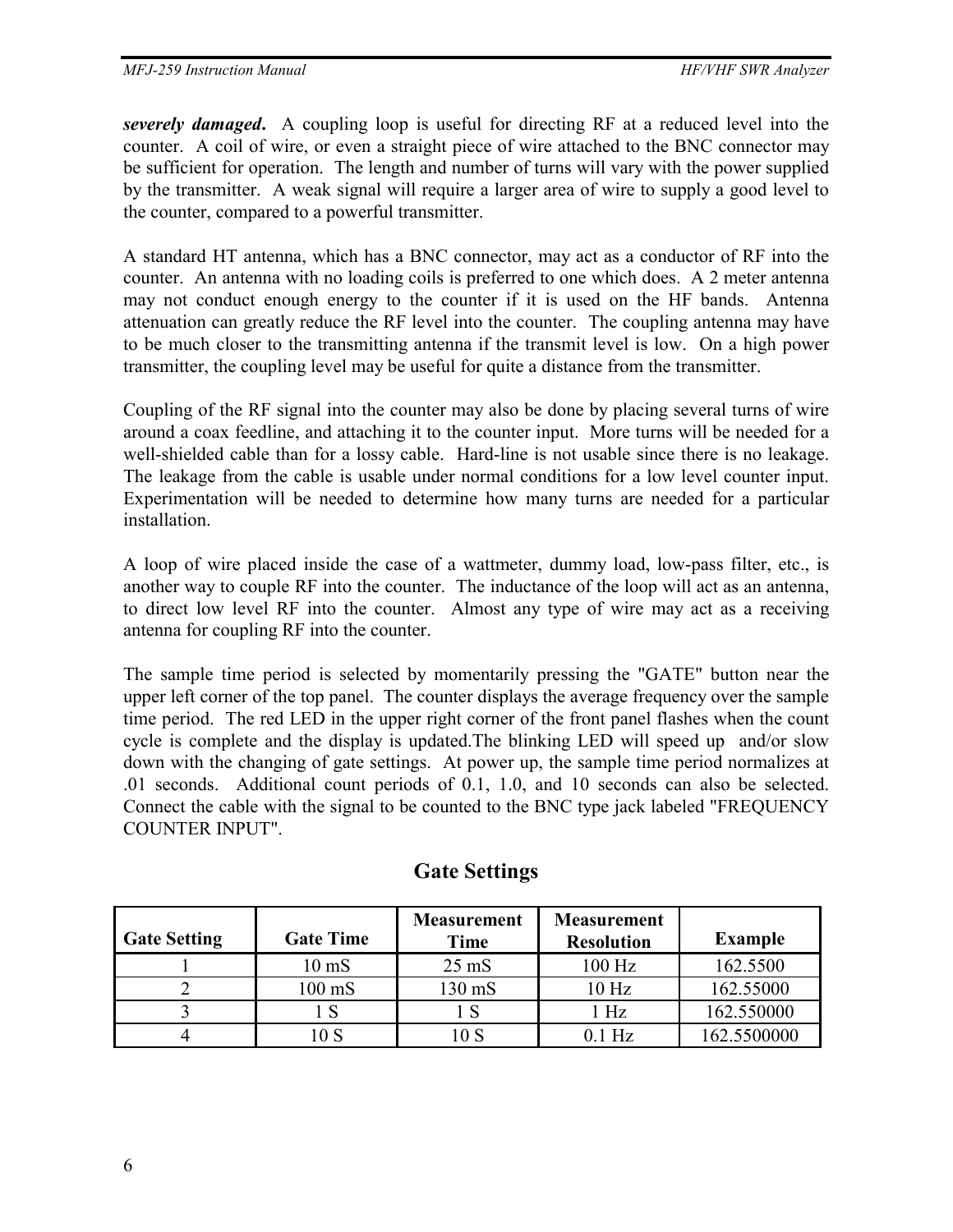# **ADJUSTING SIMPLE ANTENNAS**

Most antennas are adjusted by varying the length of the elements. Most home made antennas are simple verticals or dipoles that are easily adjusted.

### **Dipoles**

Since a dipole is a balanced antenna, it is a good idea to put a balun at the feedpoint. The balun can be as simple as several turns of coax several inches in diameter, or a complicated affair with many windings on a ferromagnetic core.

The height of the dipole, as well as it's surroundings, influence the feedpoint impedance and the line SWR. Typical heights result in SWRs below 1.5 to one on most dipoles.

In general, the only adjustment on a dipole is the length of the antenna. If the antenna is too long it will resonate too low in frequency, and if it is too short it will resonate too high.

### **Verticals**

Verticals are usually unbalanced antennas. Most antenna manufacturers down play the importance of good radial systems with grounded verticals. If you have a good ground system the SWR of a quarter wave vertical can be nearly 2 to one. The SWR generally gets BETTER as the ground system, and performance, get worse.

Verticals are tuned like dipoles, lengthening the element moves the frequency lower, and shortening the element moves the frequency higher.

#### **Tuning an Antenna**

Tuning basic antennas fed with 50 ohm coaxial cable can be accomplished with the following steps:

- **1.** Connect the feedline to the MFJ-259.
- **2.** Adjust the MFJ-259 until the SWR reaches the lowest reading.
- **3.** Read the frequency display.
- **4.** Divide the measured frequency by the desired frequency.
- **5.** Multiply the present antenna length by the result of step 4. This is the new length needed.
- **Note:** This method of tuning will only work on full size vertical or dipole antennas that do not employ loading coils, traps, stubs, resistors, capacitors or capacitance hats. These antennas must be tuned according to the manufacturers instructions and re-tested with the MFJ-259 until the desired frequency is obtained.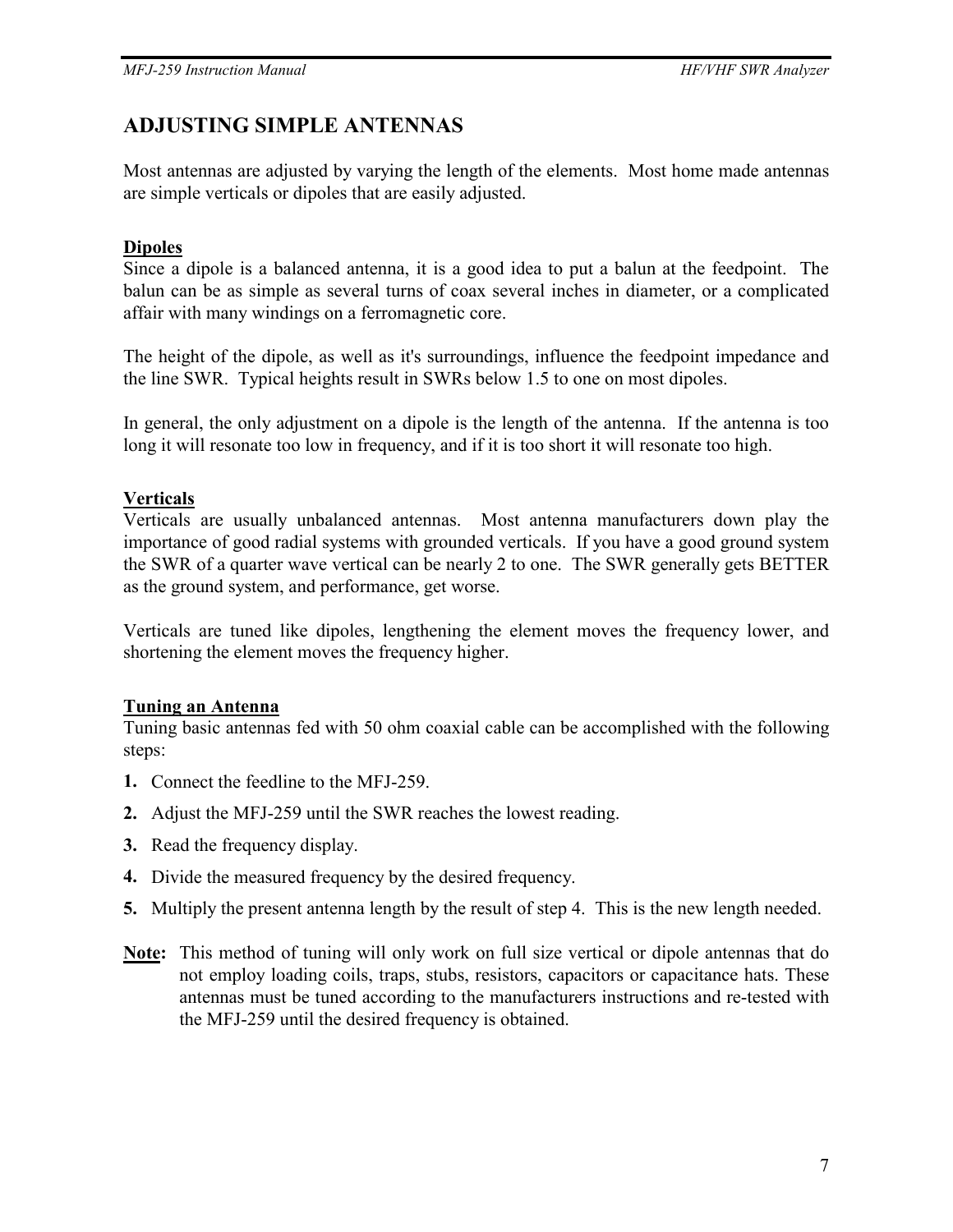#### **Measuring the Feedpoint Resistance of Antennas**

The approximate feedpoint resistance of a low impedance (0-500 ohms) resonant HF or VHF antenna or load can be measured with the MFJ-259.

- **1.** Connect the MFJ-259 directly across the terminals of the unknown resistance. If the load is unbalanced be sure that the ground is connected to the SO-239 "ANTENNA" connectors outer shell. If the load is balanced it may be necessary to operate the MFJ-259 using internal battery power to allow the case of the unit to float above ground.
- **2.** Set the band switch for the desired frequency measurement range.
- **3.** Adjust the TUNE control until the SWR reads the lowest value.
- **4.** Read the resistance directly from the resistance meter.
- **5.** Double check the meter readings against each other. The SWR ratio should be approximately equal to the ratio between the measured resistance and 50 ohms.

# **FINDING A SHORT CIRCUIT IN COAX CABLES**

The MFJ-259 is very effective in locating a short circuit in coax cables. The method is as follows:

- **1.** Connect one end of the cable to the MFJ-259 input.
- **2.** Turn on the MFJ-259 and start sweeping the frequency, starting at the low frequency end of its range. Watch the RESISTANCE METER for a dip reading and record the frequency for zero ohms.
- **3.** Continue the sweep for the second dip, which should be at twice the first dip frequency.
- **4.** Calculate the position of the short: Divide 492 by the first dip frequency (in MHz) and multiply the result by the velocity factor of the coax cable being measured. The result should be the location of the short (in feet).
- **5.** You can check this number by shorting the other end and repeating the process.

# **TESTING AND TUNING STUBS AND TRANSMISSION LINES**

The proper length of quarter and half wave stubs or transmission lines can be found with this unit and a 50 $\Omega$  carbon resistor. Accurate measurements can be made with any type of coaxial or two wire line. The line does *not* have to be 50 ohms.

The stub to be tested should be attached with a  $50\Omega$  noninductive resistor in series to the center conductor of the "ANTENNA" connector with a coaxial line. The shield should be grounded to the connector shell. For two wire lines the  $50\Omega$  resistor connects in series between the ground shell of the PL-259 and one conductor. The other conductor of the balanced line connects directly to the center pin of the connector.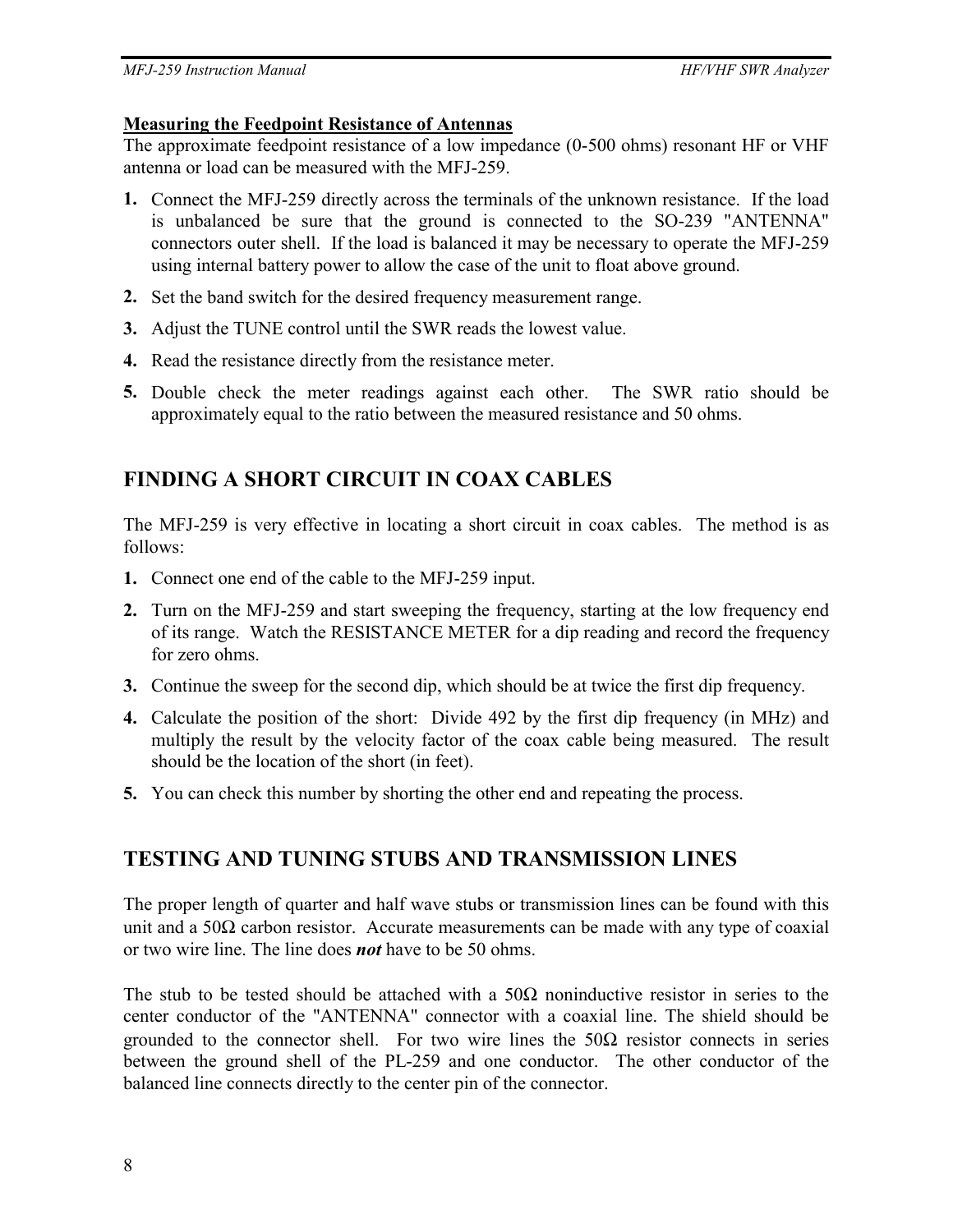Coaxial lines can lay in a pile or coil on the floor, two wire lines *must* be suspended in a straight line a few feet away from metallic objects or ground. The lines must be *open circuited* at the far end *for odd multiples* of 1/4 wave stubs (i.e. 1/4, 3/4, 1-1/4, etc.) and *short circuited for half wave stub multiples* ( like 1, 1-1/2, etc.)

Connect the PL-259 to the "ANTENNA" connector of the MFJ-259 and adjust the line or stub by the following method. For critical stubs you may want to **gradually** trim the stub to frequency.

- **1.** Determine the desired frequency and theoretical length of the line or stub.
- **2.** Cut the stub slightly longer than necessary.
- **3.** Measure the frequency of the lowest SWR. It should be just below the desired frequency.
- **4.** Divide the measured frequency by the desired frequency.
- **5.** Multiply the result by the length of the stub. This is the necessary stub length.
- **6.** Cut the stub to the calculated length and confirm that it has the lowest SWR near the desired frequency.

#### **Velocity Factor of Transmission Lines**

The MFJ-259 can accurately determine the velocity factor of any impedance transmission line. Measure the velocity factor with the following procedure:

- **1.** Disconnect both ends of the transmission line and measure the physical length of the line in feet.
- **2.** Set up the line to measure 1/4 stubs as in the section on Testing and Tuning Stubs, page 8.
- **3.** Find the *lowest* frequency across all the bands at which the lowest SWR occurs. The dip should occur slightly below the 1/4 wavelength frequency.
- **4.** Read the frequency from the frequency counter display. This is the 1/4 resonant wavelength frequency of your transmission line. Note that you will get low SWR reading at all odd multiples of 1/4 wavelength.

**Example:** On a 27 foot line the measured frequency was 7.3MHz.

**5.** Divide 246 by the measured frequency. This gives you the free space 1/4 wavelength in feet.

**Example:** 246 divided by a dip frequency of 7.3 MHz is 33.7 feet, the free space 1/4 wavelength

- **6.** Divide the physical measured length of the feedline in feet by the free space 1/4 wavelength calculated in number 5.
	- **Example:** 27 feet (physical length) divided by 33.7 feet (calculated length) equals .80 . The velocity factor is .80 or 80%.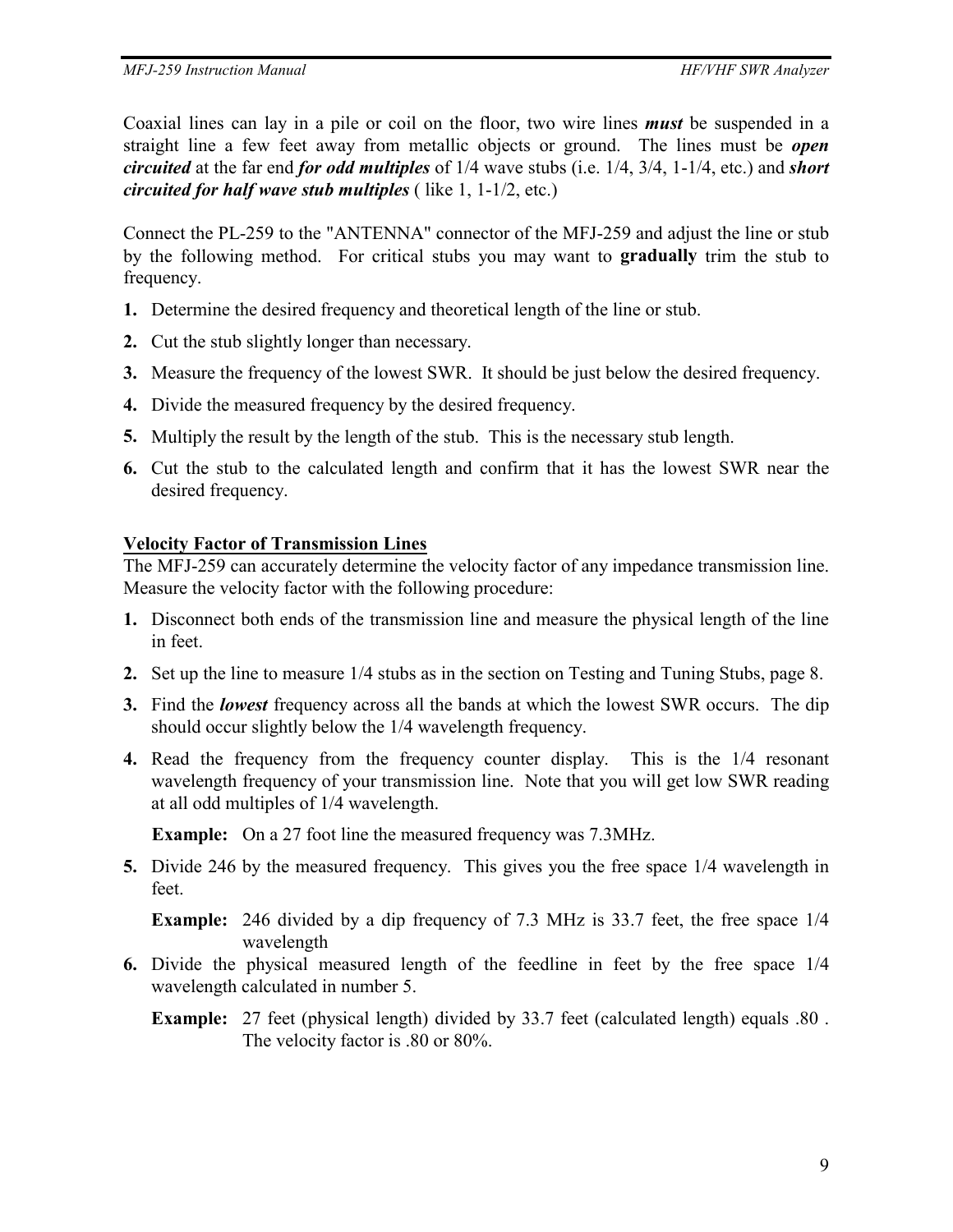Free space 1/4 wavelength  $=\frac{240}{\text{Low SWR frequency}}$ Velocity Factor =  $\frac{\text{Actual feedback}}{\text{[f]}$ Free space  $1/4$  wavelength 246

### **Impedance of Transmission Lines**

The impedance of transmission lines between 15 and 150 ohms can be measured with the MFJ-259, a 250 ohm potentiometer, and an ohm meter. Lines of higher impedance can be measured with a higher resistance potentiometer if a broad band transformer is used (see the section on testing transformers) to transform the line impedance to approximately 50 ohms.

- **1.** Measure the 1/4 wavelength frequency of the transmission line to be tested as in Testing and Tuning Stubs on page 8.
- **2**. Terminate the far end of the transmission line with a non-inductive 250 ohm potentiometer.
- **3**. Connect the transmission line to the MFJ-259 "ANTENNA" connector and set the analyzer to the 1/4 wave frequency.
- **4**. Observe the SWR as you vary the "TUNE" from end to end of the "FREQUENCY" range selected.
- **5**. Adjust the potentiometer until the SWR reading varies as little as possible, over the "TUNE" range. Note that the *value* of the SWR is not important. Only the *change* in SWR as the frequency is varied is important.
- **6**. The value of the potentiometer will correspond closely to the line impedance.

#### **Estimating Transmission Line Loss**

The loss of 50 ohm feedlines (between 3 and 10 dB) can be measured with the MFJ-259. It is a simple matter to find the loss at a known frequency and then estimate the loss at a lower frequency.

To measure feedline loss:

- **1.** Connect the feedline to the MFJ-259 "ANTENNA" connector.
- **2.** The far end of the feedline is either left unconnected or terminated with a direct short.
- **3.** Adjust the MFJ-259 frequency to the frequency desired and observe the "SWR" meter.
- **4.** If the SWR is in the red area of the scale the loss is less than 3 dB. Increase the frequency until the "SWR" meter reads 3:1. This is the 3dB loss frequency.
- **5.** If the SWR on the operating frequency is in the black area of the "SWR" meter, pick the closest SWR point and estimate the loss from the following chart.

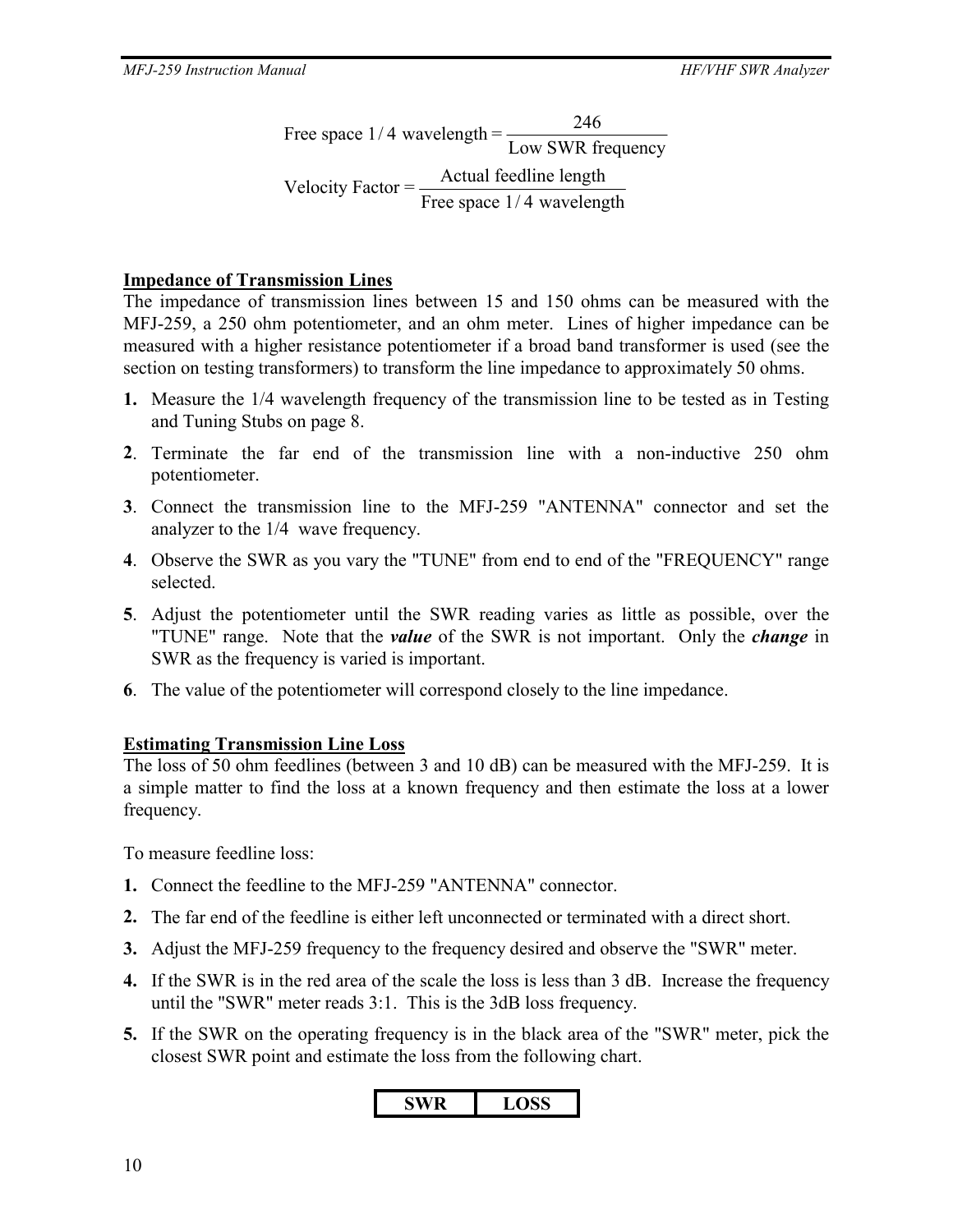| 3.0:1        | $3.0 \text{ dB}$ |
|--------------|------------------|
| 2.5:1        | 3.6 dB           |
| 2.0:1        | $4.7 \text{ dB}$ |
| $17 \cdot 1$ | 5.8 dB           |
| 1.5:1        | $6.9 \text{ dB}$ |
| $12 \cdot 1$ | $10.3$ dB        |

You can estimate the approximate loss at the operating frequency by remembering that the feedline loss in dB is reduced by 70 % at half the frequency, and increased by 140 % at twice the frequency you measured. This method is reasonably accurate if the loss is distributed along the feedline and not confined to one bad area.

For example, assume an operating frequency of 28 MHz. You want to know what the feedline loss is at 28 MHz. At that frequency the "SWR" meters needle is in the red uncalibrated portion of the meter. Increase the measured frequency until the needle falls on a calibration mark. At 60MHZ the meter reads 3:1 SWR. Using the chart you know that the loss is 3 dB. Since 28MHz is about half of 60MHz, you can multiply 3dB by .7 which gives a loss of about 2dB at 28MHz.

### **ADJUSTING TUNERS**

The MFJ-259 can be used to adjust tuners. Connect the MFJ-259 "ANTENNA" connector to the tuner's 50 ohm input and the desired antenna to the normal tuner output. This connection can be made with a manual RF switch to facilitate rapid changeover.

**WARNING**: Always connect the common (rotary contact) of the switch to the tuner.The switch must connect either the MFJ-259 or the station equipment to the tuner. *The Station Equipment Must Never Be Connected To The MFJ-259.*

- **1.** Connect the MFJ-259 to the tuner input.
- **2.** Turn on the MFJ-259 and adjust it to the desired frequency.
- **3.** Adjust the tuner until the SWR becomes unity (1:1).
- **4.** Turn off the MFJ-259 and re-connect the transmitter.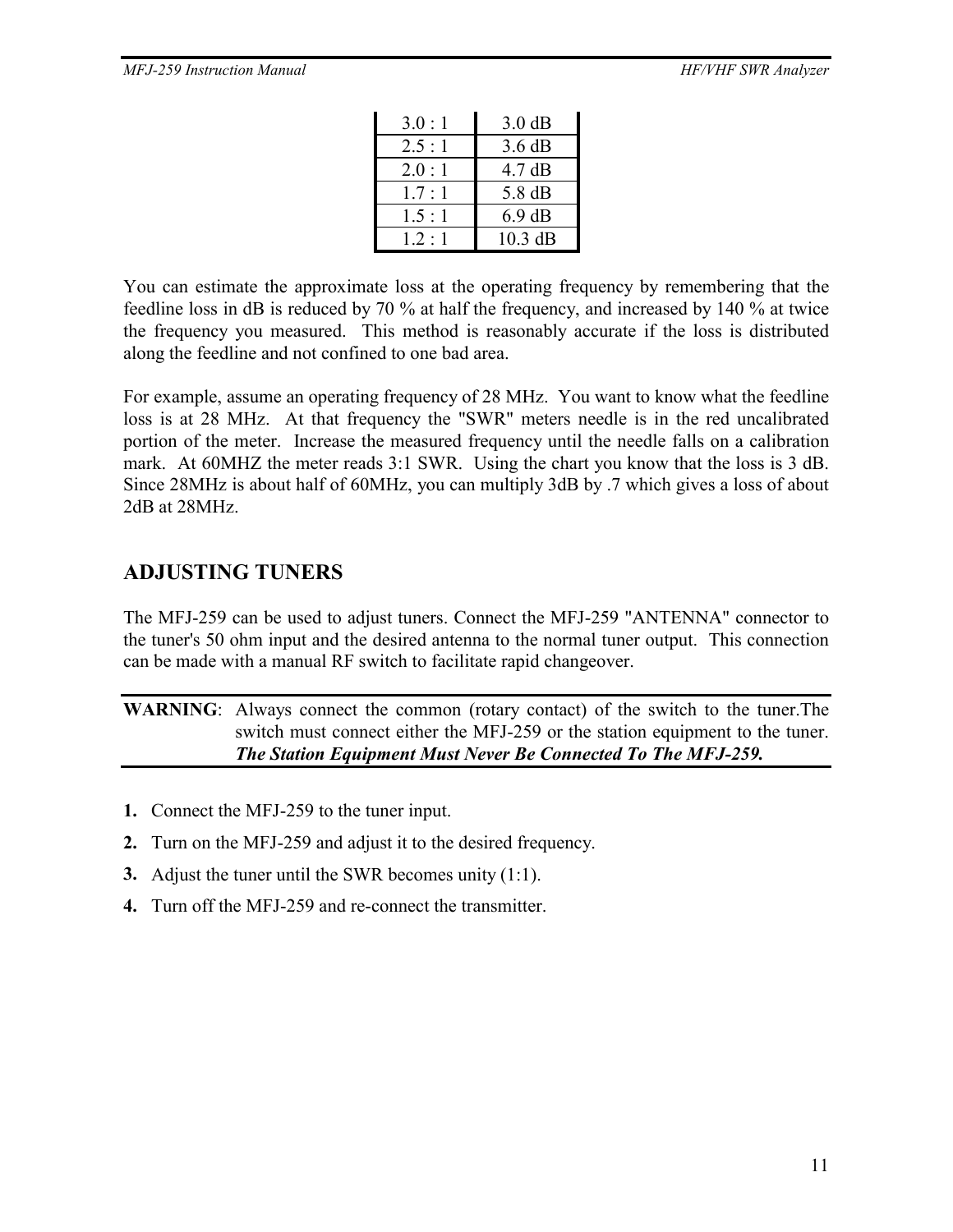# **ADJUSTING AMPLIFIER MATCHING NETWORKS**

The MFJ-259 can be used to test and adjust RF amplifiers or other matching networks without applying operating voltages.

The tubes and other components should be left in position and connected so that stray capacitance is unchanged. A non-inductive resistor that equals the approximate driving impedance of the tube is installed between the cathode of the tube and the chassis, or a resistor should be connected between the anode and the chassis that equals the calculated plate impedance of the tube . The appropriate network can now be adjusted.

The antenna relay (if internal) can be engaged with a small power supply so that the coax input and output connectors are tied to the networks.

### **CAUTION: The driving impedance of most amplifiers changes as the drive level is varied. Do not attempt to adjust the input network with the tube in an operating condition with the low level of RF from the MFJ-259.**

## **TESTING RF TRANSFORMERS**

RF transformers that are designed with a 50 ohm winding can be easily and accurately tested with the MFJ-259.

The 50 ohm winding is connected through a short 50 ohm cable to the "ANTENNA" connector on the MFJ-259. The other winding(s) of the transformer is then terminated with a low inductance resistor that is equal to the windings impedance. The MFJ-259 can then be swept through the desired transformer frequency range. The SWR and bandwidth of the RF transformer can be measured.

### **Testing Baluns**

Baluns can be tested by connecting the 50 ohm unbalanced side to the MFJ-259 "ANTENNA" connector. The balun must be terminated with two equal value load resistors in series. The resistor combination must have resistance total that is equal to the balun impedance. A pair of 100 ohm carbon resistors must be used to test the 200 ohm secondary of a 4:1 balun (50 ohm input).

The SWR is measured by moving a jumper wire from point "A" through point "C".

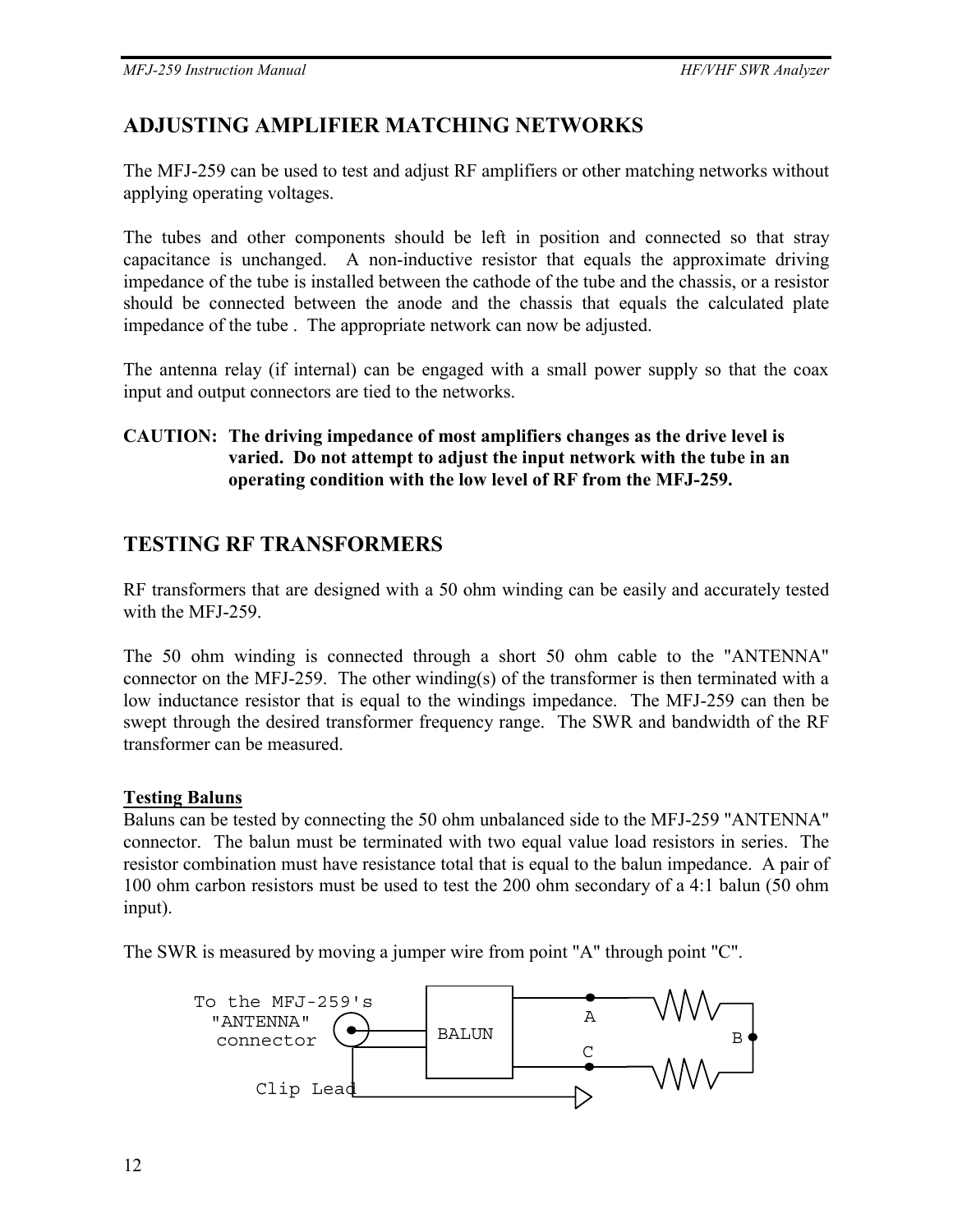A properly designed current balun, the type that is the most effective and usually handles the most power, should show a low SWR over the entire operating range of the balun with the clip lead in any of the three positions.

A well designed voltage balun should show a low SWR over the entire operating range when the clip lead is in position "B". It will show a poor SWR when the clip lead is in position "A" and "C".

A voltage balun should also be tested by disconnecting the outer connections of the two resistors and connecting each resistor in parallel. If the balun is operating properly the SWR will be very low with the resistors connected from either output terminal to ground.



## **MEASURING INDUCTANCE AND CAPACITANCE**

To measure capacitance or inductance you will need some standard value capacitors and inductors. These should be collected and tested for accuracy. MFJ suggests the following sets of values:

Inductors: 330µH, 56 µH, 5.6 µH, .47 µH

Capacitors: 10 pF, 150 pF, 1000 pF, 3300 pF

Readings will be the most accurate if the standard test values used are between 0.5 µH to 500 µH to measure capacitance or 10 pF and 5000 pF to measure inductance.

Take a component of unknown value and connect it in series with a standard component to make a series LC circuit. Attach the series LC circuit to the "ANTENNA" connector in series with a 50  $\Omega$  resistor.

### **Measure capacitance**

- **1.** Connect an unknown capacitor in series with the highest value standard inductor.
- **2.** Connect the LC circuit to ANTENNA connector with a 50  $\Omega$  resistor in series.
- **3.** Adjust the tune knob through the bands until you get the lowest SWR. If you do not get a deep meter deflection change to the next inductor with a lower value and try again. Continue the process until you obtain low SWR.
- **4.** Solve this equation using F as the resonant frequency as L as the inductance of the standard inductor,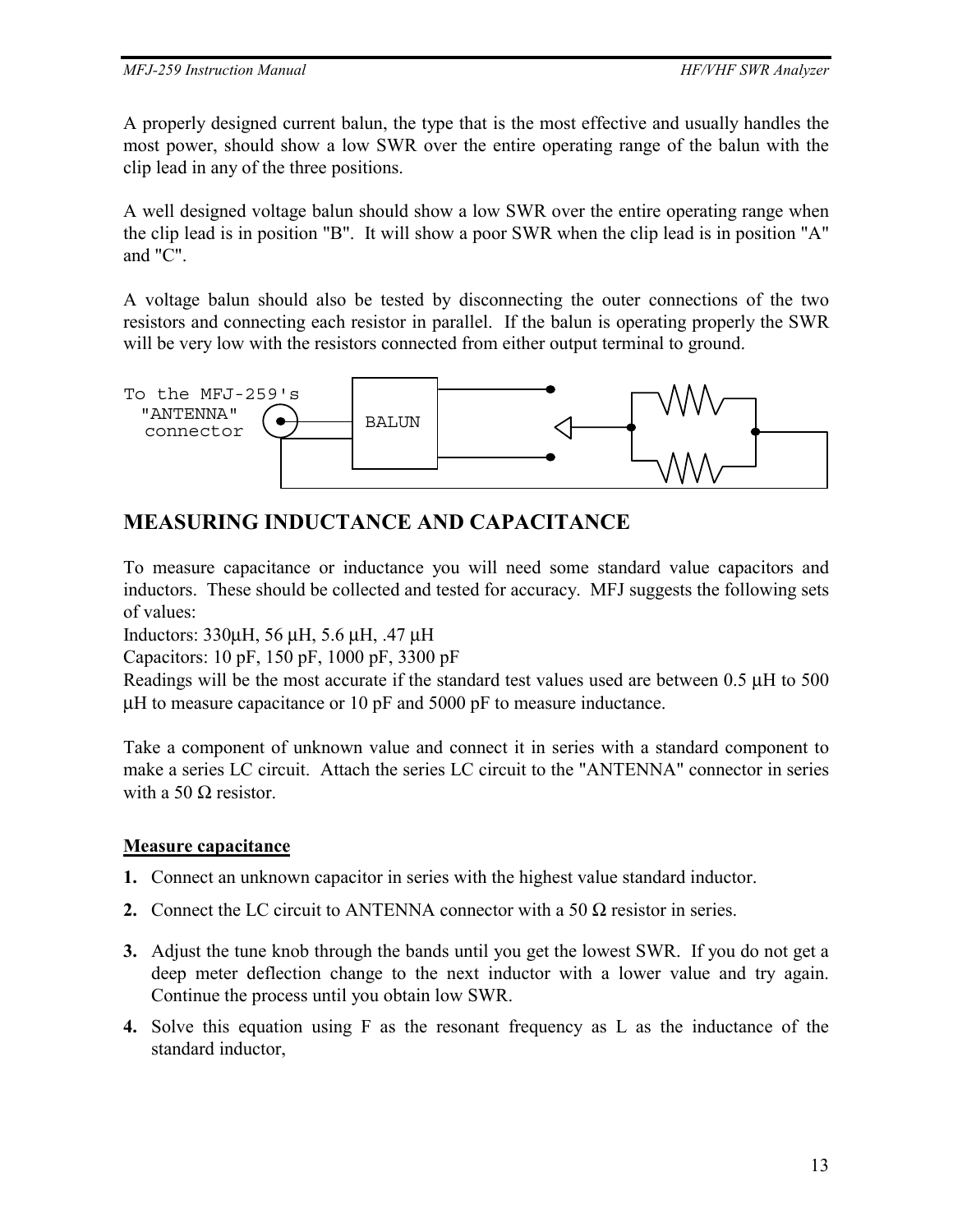$$
C(pF) = \frac{1}{.00003948F^2L}
$$
  
F = MHz L =  $\mu$ H

#### **Measure inductance**

- **1.** Connect an unknown inductor with the highest value standard capacitor in series.
- **2.** Connect the series LC circuit to "ANTENNA" connector with a 50  $\Omega$  resistor in series.
- **3.** Adjust the tune knob through the bands until you get the lowest SWR. If you do not get a deep meter deflection change to the next smaller value standard capacitor and try again. Repeat the process until you get low SWR.
- **4.** Solve this equation using F as the resonant frequency and C as the capacitance of the standard capacitor.

$$
L(\mu H) = \frac{1}{.00003948F^2C}
$$
  
F = MHz C = pF

### **RESONANT FREQUENCY OF TUNED CIRCUITS**

The MFJ-259 can be used to measure the resonant frequency of tuned circuits by two methods. The first method involves placing a 50 ohm resistor in series with the MFJ-259 "ANTENNA" connector. The MFJ-259 connects through the resistor to the parallel tuned circuit. This circuit is for high capacitance values.

Tune the MFJ-259's frequency until the "SWR" meter reaches the highest SWR. This is the resonant frequency of the load.



All leads should be short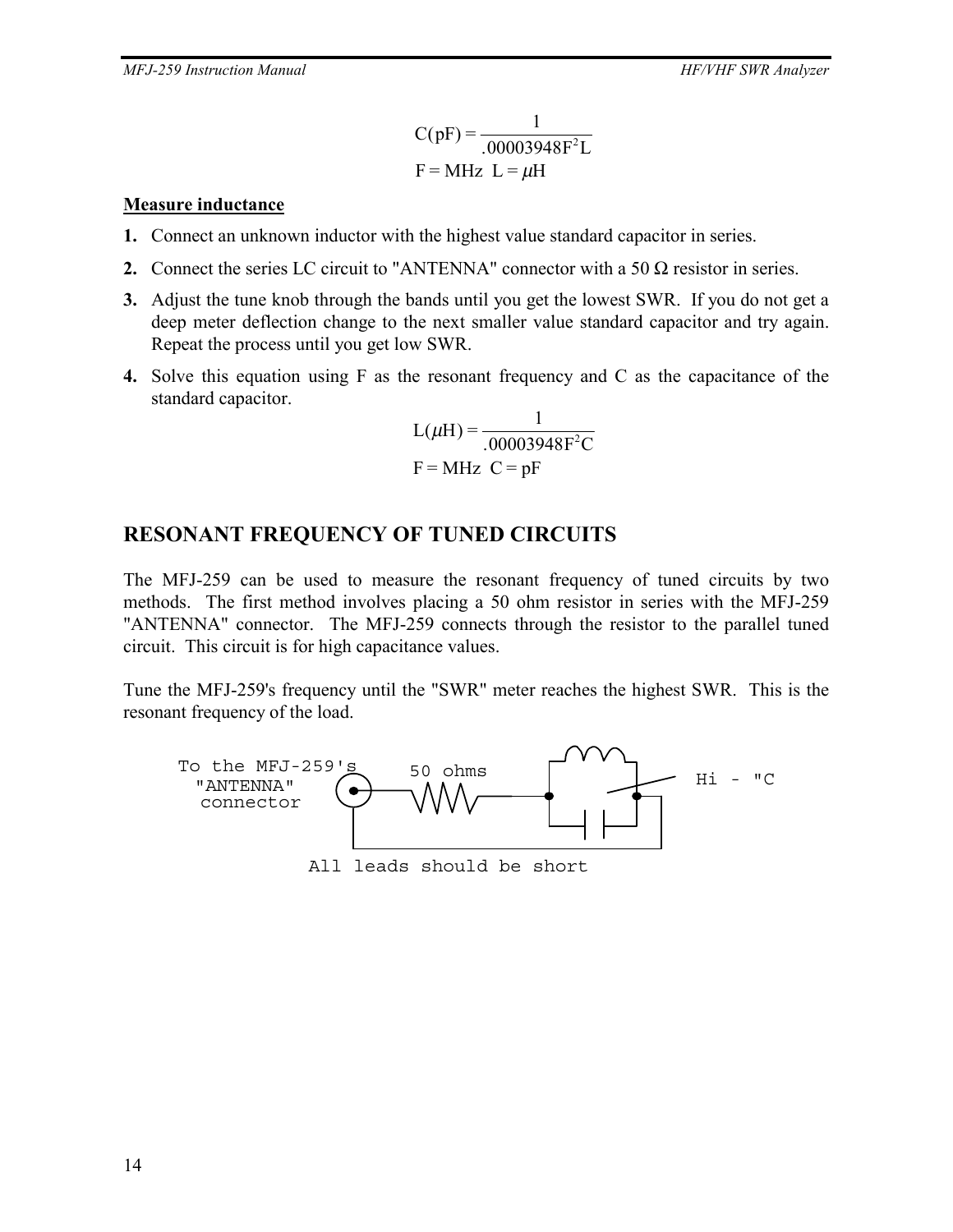For high inductance values a series LC circuit should be used to measure resonant frequency. The inductor and capacitor should be connected in series through a  $50\Omega$  low inductance carbon resistor across the "ANTENNA" connector on the MFJ-259.



Tune the MFJ-259's frequency until the "SWR" meter reaches the lowest SWR. This is the resonant frequency of the load.

An external diode detector and volt meter can also be used to measure the resonant frequency of circuits. The maximum meter reading occurs at the resonant frequency.



A second method of determining the resonant frequency is by using a small three or four link coil to magnetically couple to a tuned circuit for testing. The coil should be wound around the inductor in the tuned circuit. This magnetically couples the MFJ-259 to the resonant circuit.

The frequency of the MFJ-259 is adjusted for a dip on the "SWR" meter. The dip occurs at the approximate resonant frequency of the tuned circuit.

#### **Testing RF Chokes**

Large RF chokes usually have frequencies where the distributed capacitance and inductance form a low impedance series resonance. The troublesome series resonance can be detected by slowly sweeping the frequency of the MFJ-259 over the operating range of the choke. Peaks in the voltage measured by the RF voltmeter will identify the low impedance series-resonant frequencies.



Refer to the section on measuring the inductance of RF chokes on page 14.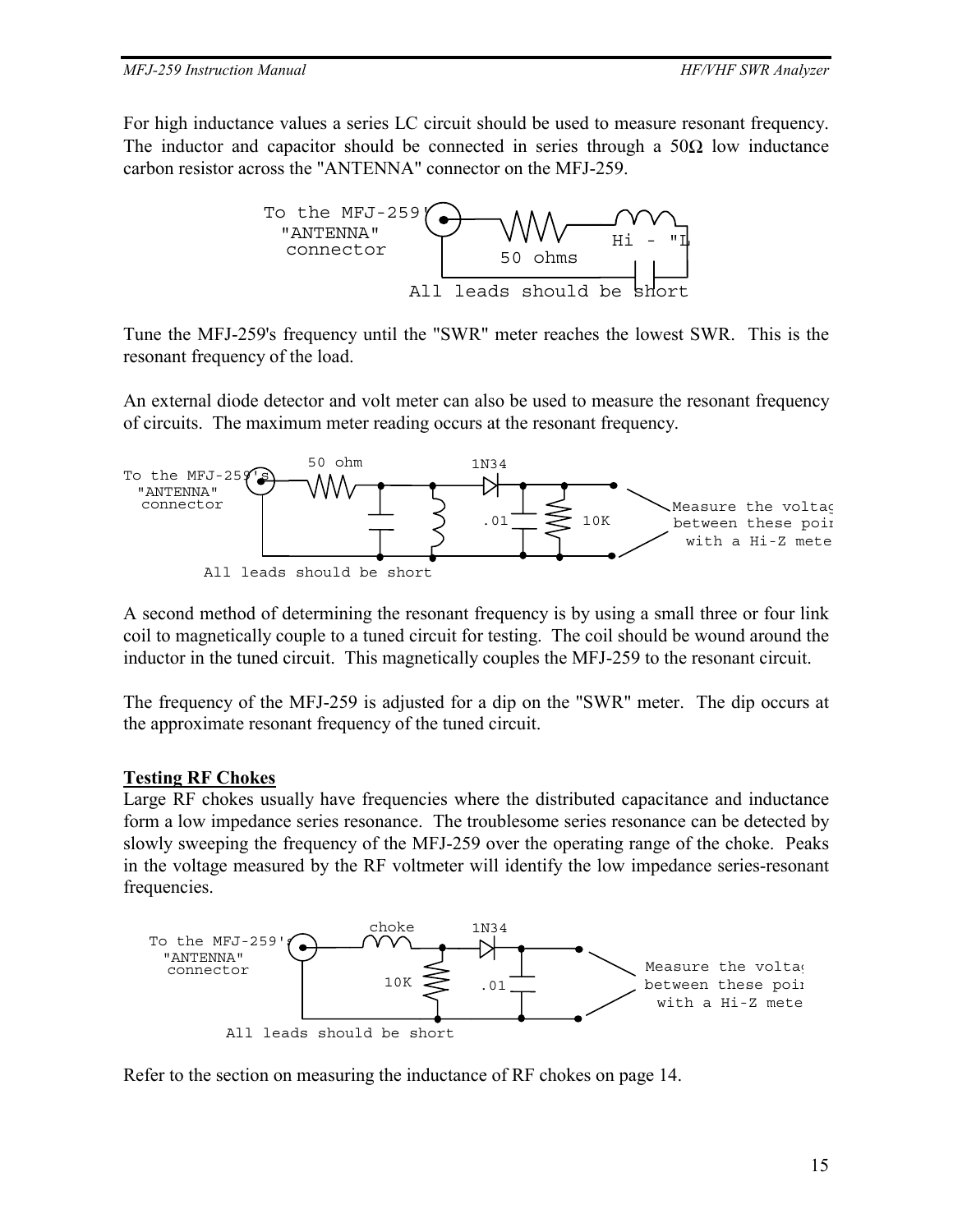# **TECHNICAL ASSISTANCE**

If you have any problem with this unit first check the appropriate section of this manual. If the manual does not reference your problem or your problem is not solved by reading the manual, you may call *MFJ Technical Service* at **601-323-0549** or the *MFJ Factory* at **601-323-5869**. You will be best helped if you have your unit, manual and all information on your station handy so you can answer any questions the technicians may ask.

You can also send questions by mail to MFJ Enterprises, Inc., 300 Industrial Park Road, Starkville, MS 39759; by FAX to 601-323-6551; or by email to techinfo@mfjenterprises.com. Send a complete description of your problem, an explanation of exactly how you are using your unit, and a complete description of your station.

| Designator                                                                          | <b>Description</b>                           | <b>Part Number</b> |
|-------------------------------------------------------------------------------------|----------------------------------------------|--------------------|
| BH1                                                                                 | Battery Holder, 4-AA                         | 730-2342           |
| BS1                                                                                 | Battery, Snap, 9v, 8"                        | 730-3005           |
| C1                                                                                  | Capacitor, Disc Ceramic, 50v, 20%, 22 pF     | 200-0018           |
| C11, C13, C14, C16, C19                                                             | Capacitor, Disc Ceramic, 25/50v, 20%, .01 µF | 200-0004           |
| C17, C18, C24                                                                       | Capacitor, Disc Ceramic, 50/100v, 20%, .1 µF | 200-0005           |
| C <sub>2</sub> ,C <sub>3</sub> ,C <sub>4</sub> ,C <sub>15</sub> ,C <sub>6</sub> ,   | Capacitor, Disc Ceramic, 25/50v, 20%, .01 µF | 200-0004           |
| C7, C8                                                                              |                                              |                    |
| C <sub>20</sub> ,C <sub>21</sub> ,C <sub>25</sub> ,C <sub>26</sub> ,C <sub>27</sub> | Capacitor, Disc Ceramic, 25/50v, 20%, .01 µF | 200-0004           |
| C22,C23,C40,C39                                                                     | Capacitor, Disc Ceramic, 25/50v, 20%, .01 µF | 200-0004           |
| C28                                                                                 | Capacitor, Electrolytic, Radial, 25v, 100 µF | 203-0015           |
| C29                                                                                 | Capacitor, Disc Ceramic, 500v, 20%, 75 pF    | 200-1011           |
| C30                                                                                 | Capacitor, Disc Ceramic, 1 kV, 20%, 470 pF   | 200-2023           |
| C31                                                                                 | Capacitor, Disc Ceramic, 1 KV, 20%, 33 pF    | 200-2016           |
| C32                                                                                 | Capacitor, Electrolytic, Radial, 50v, 1 µF   | 203-0006           |
| C33,C36,C10                                                                         | Capacitor, Disc Ceramic, 25/50v, 20%, .01 µF | 200-0004           |
| C38                                                                                 | Capacitor, Electrolytic, Radial, 35v, 220 µF | 203-0019           |
| C44                                                                                 | Cap, Air Var, 6-200pf                        | 204-5160           |
| $D2-D4$                                                                             | Diode, Germanium, 1N34A                      | 300-8001           |
| For C44, SW1                                                                        | Knob, 1/4" Shaft                             | 760-0033           |
| For IC1                                                                             | Socket, IC, Low Profile, 14 Pin              | 625-0031           |
| For SW2                                                                             | Knob, Plastic, Push-Button, Red              | 760-2140           |
| IC1                                                                                 | IC, Op-amp, Quad Op-amp, 14 Pin, Lm324n      | 311-0040           |
| IC2                                                                                 | Voltage Regulator, TO-220, 1 Amp, 7805T      | 307-1011           |
| J2                                                                                  | Connector, Header, 90, 3 Pos                 | 612-0103           |
| J3                                                                                  | Connector, Socket, Dual Row, 7 Pos           | 612-3307           |
| J4                                                                                  | Connector, UHF, 4-hole Mount, SO-239         | 610-2005           |

### **MFJ-259 PARTS LIST**